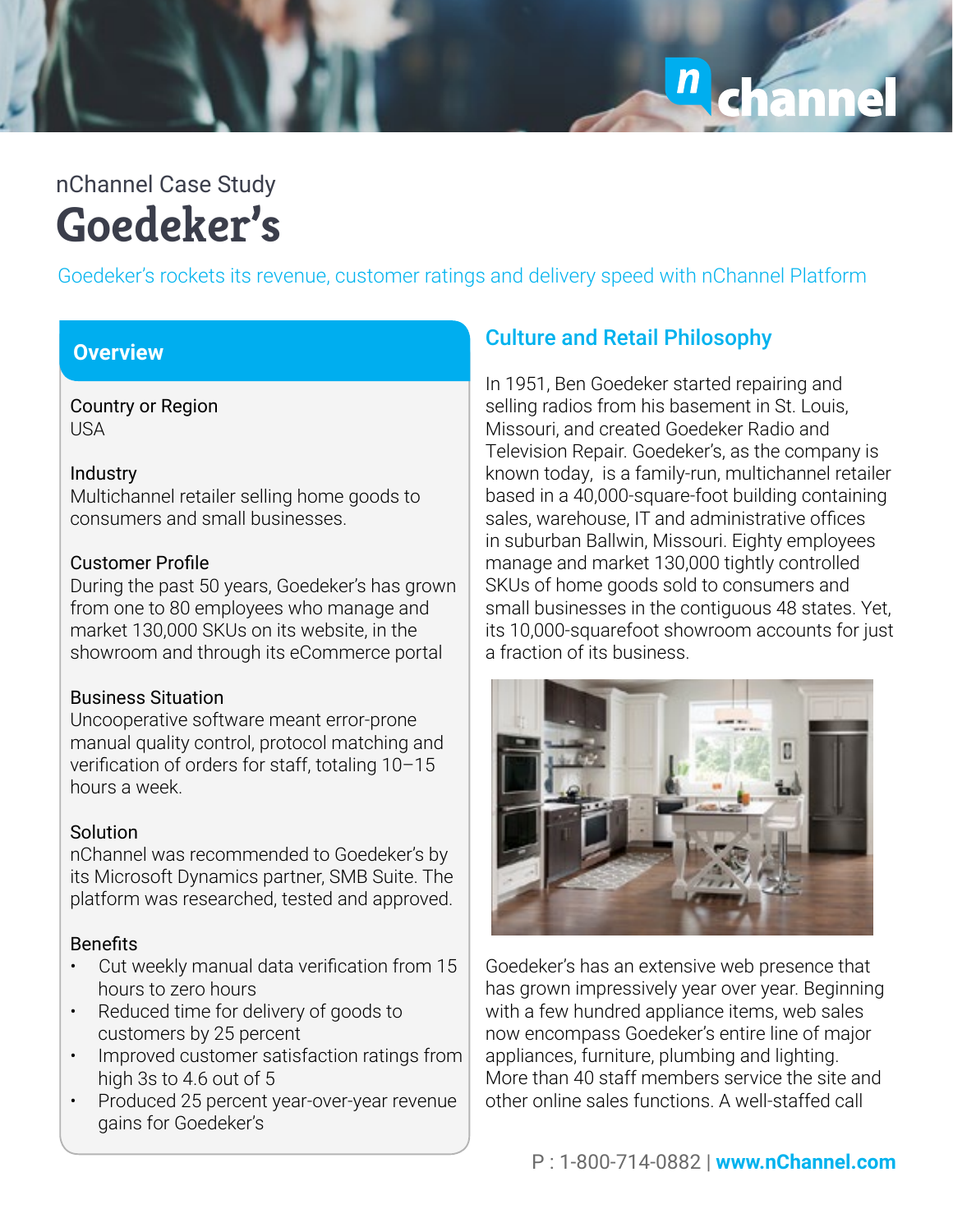# $\frac{1}{2}$

## **Goedeker's** nChannel Case Study

center handles support, while web and software development teams hone the site and operations. Goedeker's also plans to create a new marketing arm selling directly to builders.

CEO Steve Goedeker propagates a customer care philosophy he appropriately terms "Mom Care"— advising, updating and pampering each customer as you would your mom. Customers receive emails after an order is placed and when it's shipped. They often get follow-up calls to ensure delivery and satisfactory product use. The customer service department pounces on problems and plans to implement even more granular supply-line insights. Mom Care requires a lot of back-office steps.

## Needs, Pains and Aspirations

Chief Information and Technology Officer Jeff Minor explains, "In our old software, everything was manual. Because our SKUs have more than 400 distinct attributes, and a SKU can exceed a dozen characters, humans make mistakes. In our business, that's not trivial. If one character is wrong, you bought and shipped a black fridge when the customer wants stainless. Or her \$2,000 stovetop is too wide. What if it's the wrong item?

"Our sales are complex. Complete kitchens can reach 20 items and cost \$40,000. Often, we have to stagger shipments to fit build-out schedules. Some items ship from our warehouse, some dropship from suppliers and some trans-ship from the manufacturer to us to the customer. Clients may also want to spread that large expense among credit cards, PayPal and other tenders."

POS/eCommerce system hobbled marketing and wouldn't exchange data with its older ERP. Converting to Magento in 2012 opened marketing doors and significantly raised sales volume. Yet, the legacy ERP wouldn't seamlessly accept Magento's data.

Minor says, "With our old, uncooperative software, managing all that detail pushed staff into 10 or 15 hours a week manually QCing and protocolizing orders before processing, then verifying each order's purchasing data. Then we had to manually update ever-changing stock levels, availabilities, prices and new-item descriptions back into Magento.

"This led us to replace our old ERP with partnerhosted Microsoft Dynamics GP. We got scalability and we deferred cost. Then our Microsoft Dynamics partner found us nChannel to help manage pricing and inventory, and to tie Magento and GP together for two-way communication." Goedeker's Microsoft Dynamics partner is SMB Suite, 2013 finalist for Microsoft Dynamics Cloud Partner of the Year. They researched, tested and approved the nChannel AppSuite.

## Implementing nChannel

nChannel centralizes retail management tasks while ensuring that diverse POS, web and other software intercommunicate smoothly with trusted financial/ ERP solutions.

"nChannel is also the glue that holds our system together," reports Minor. "Nothing else ties multichannel retail into an expanding business

Goedeker's previous Software-as-a-Service (SaaS)

P : 1-800-714-0882 | **www.nChannel.com**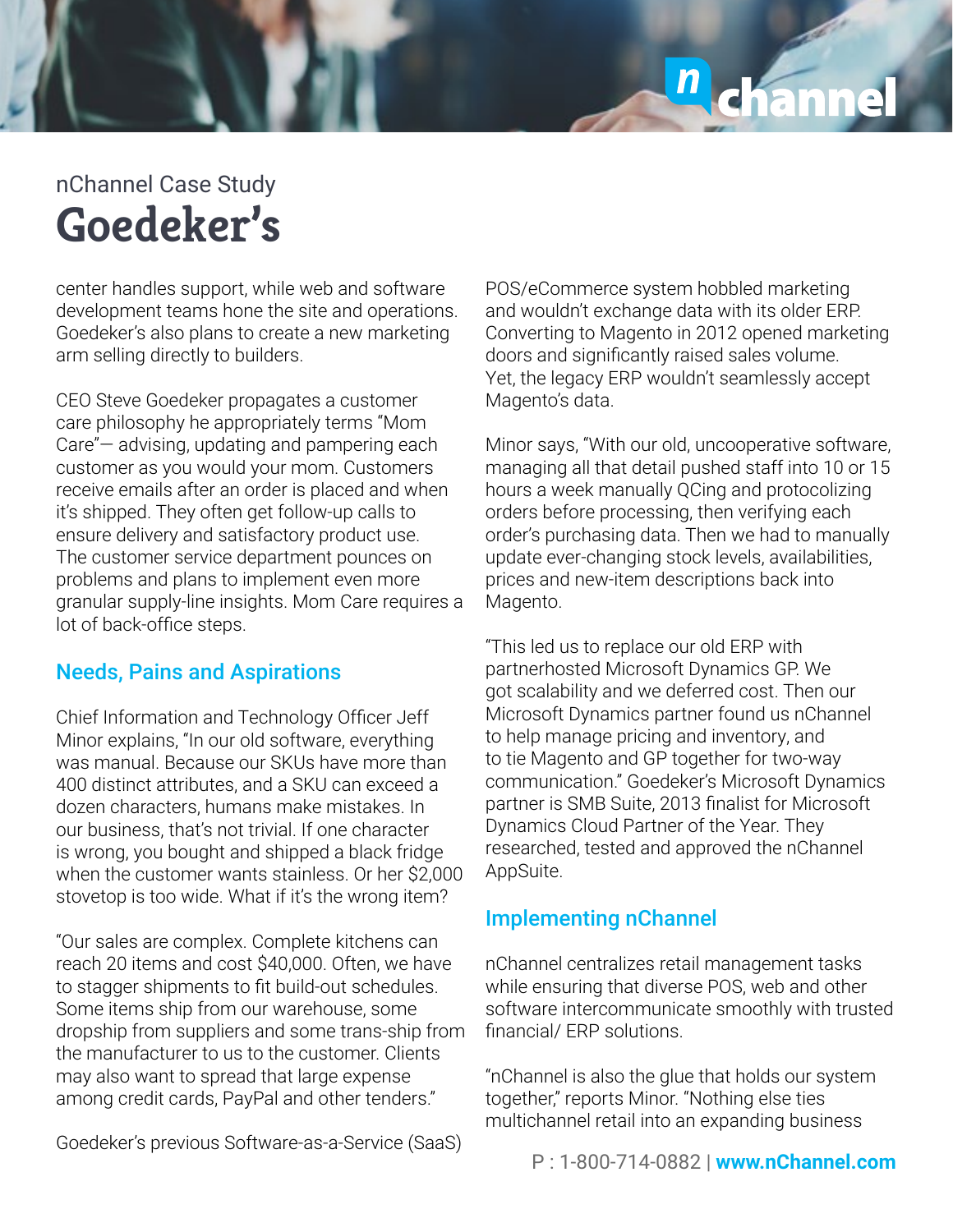## $\mathbf{n}$

## **Goedeker's** nChannel Case Study

stream. nChannel makes the concept of separate channels disappear."

"Considering all it does here," says Minor, "nChannel went in very smoothly. No issues at all, and faster than we expected. nChannel technologists integrated and customized it. And once it was in, it ran." Minor finds nChannel's support team "responsive, industrious and competent."

Minor and his team implemented Goedeker's business rules and installed an API and an extension to Magento that fits its complex sales, tender and delivery procedures.

Every sale from the showroom, website or eCommerce portal goes into Magento. nChannel's Microsoft Dynamics GP and Magento connectors standardize Magento data so Microsoft Dynamics GP accepts it all.

nChannel dynamically applies discounts, tax rates, associate IDs and shipping methods, then pushes order data to Microsoft Dynamics GP. As stock

**"**Staff who spent a third of their time policing orders and purchases now spend it improving and updating our site."

- Jeff Minor, Chief Information and Technology Officer, Goedeker's

levels fluctuate and when prices change and item descriptions evolve, Microsoft Dynamics GP's updates flow back into Magento to update the site and generate shipping notifications.

Minor says, "Because half our sales ship from manufacturers, we stress our systems and people to purchase the day of the order, then ship ASAP." Excepting custom builds, Goedeker's averages six days from order to carrier.

## In-Hand Business Benefits and New **Profits**

"nChannel allows us to be super-efficient," says Minor. Goedeker's new "end-to-end retail management" has resulted in:

- Consistent and fast year-over-year revenue growth
- Improved customer satisfaction ratings that help boost sales
- High-volume, error-free purchase and delivery of complex orders
- Reduction of delivery time by 25 percent
- Very tight SKU and merchandise control
- Cutting 15 hours of manual data verification to zero hours

Mom Care and tight attention to details have helped propel Goedeker's to consistent 25 percent yearover-year revenue gains and raised online sales to 90 percent of gross revenue.

"Our customer ratings on Google rose from high 3s to a consistent 4.6 out of 5, with highly